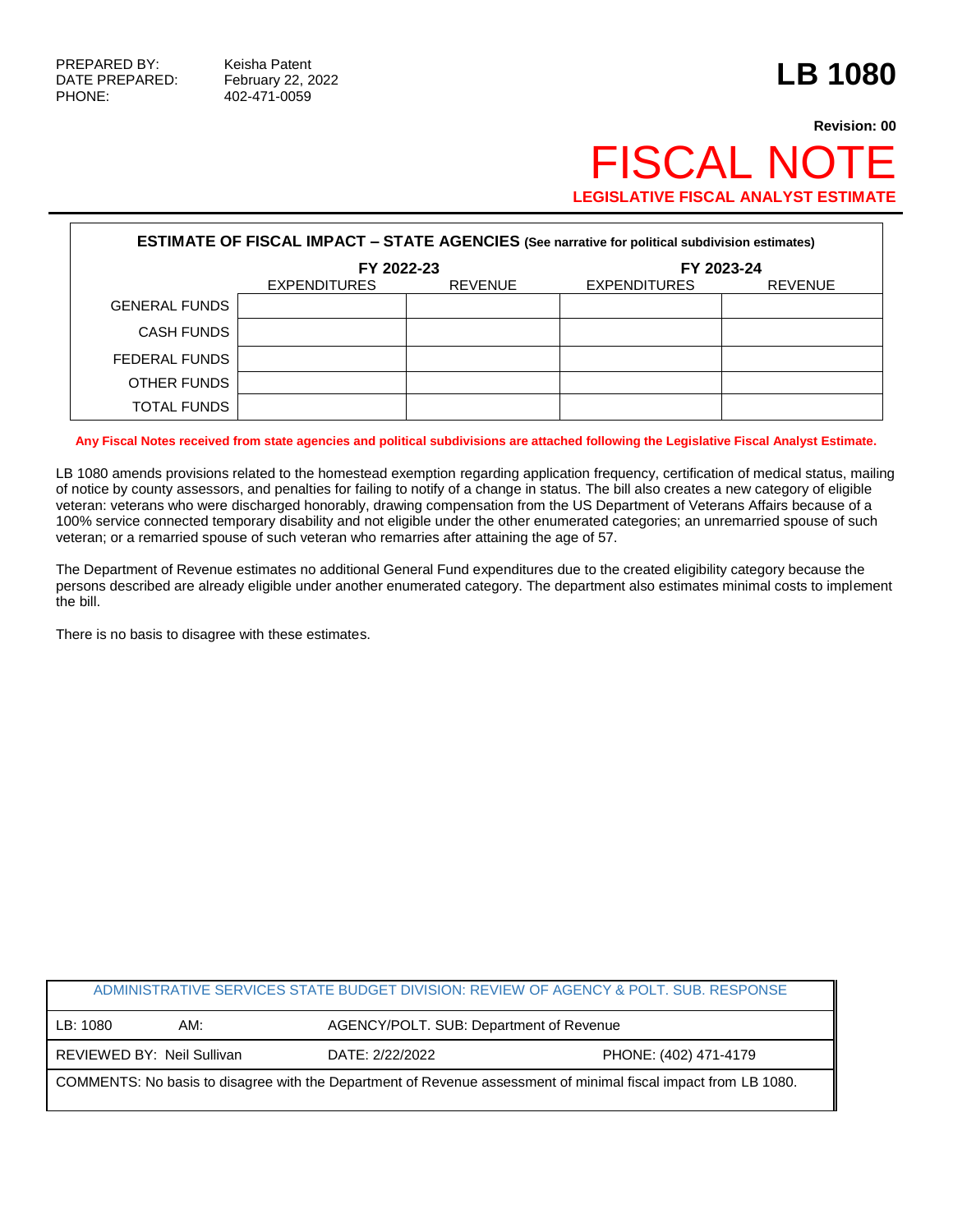## **LB 1080 Fiscal Note 2022**

| <b>State Agency Estimate</b>             |              |                                                |              |         |               |         |  |  |
|------------------------------------------|--------------|------------------------------------------------|--------------|---------|---------------|---------|--|--|
| State Agency Name: Department of Revenue |              |                                                |              |         | Date Due LFO: |         |  |  |
| Approved by: Tony Fulton                 |              | 2/18/2022<br>Phone: 471-5896<br>Date Prepared: |              |         |               |         |  |  |
|                                          | FY 2022-2023 |                                                | FY 2023-2024 |         | FY 2024-2025  |         |  |  |
|                                          | Expenditures | Revenue                                        | Expenditures | Revenue | Expenditures  | Revenue |  |  |
| General Funds                            | \$0          |                                                | \$0          |         | \$0           |         |  |  |
| Cash Funds                               |              |                                                |              |         |               |         |  |  |
| <b>Federal Funds</b>                     |              |                                                |              |         |               |         |  |  |
| Other Funds                              |              |                                                |              |         |               |         |  |  |
| <b>Total Funds</b>                       | \$0          |                                                | -\$0         |         | \$0           |         |  |  |
|                                          |              |                                                |              |         |               |         |  |  |

The Homestead Exemption Act is amended to add another category of potential applicants requiring an application once every five years for certain disabled veterans, and it makes the certification of medical status necessary to be submitted once every five years. The bill also adds additional taxes, penalties, interest, and forfeiture of the homestead exemption as consequences for any benefits from the homestead exemption under Neb. Rev. Stat. § 77-3506(2)(a) when the applicant fails to inform the county assessor of a change in veteran status.

Section 1 of LB 1080 amends Neb. Rev. Stat. § 77-3506(2)(a) to add "permanent" to the disability status associated with an honorably discharged veteran receiving compensation from the Veteran Affairs (VA) because of a 100% service-connected disability who is not eligible for a total exemption by having a home substantially contributed to by the VA.

LB 1080 creates a new category of exemption for honorably discharged veterans receiving compensation from the VA because of a 100% service-connected temporary disability and who is not eligible for exemption by having a home substantially contributed to by the VA, an unremarried spouse of such veteran or a surviving spouse of such a veteran who has remarried after reaching the age of 57 years under Neb. Rev. Stat. § 77-3506(c).

Regarding the frequency of a homestead exemption application and certification of medical status, LB 1080 requires veterans exempted by Neb. Rev. Stat. § 77-3506(2)(a) to apply once every five years instead of annually and a certification of status is to be included with those applications. This contrasts with the other groups of individuals exempted by Neb. Rev. Stat. § 77-3506(2) which are required to apply annually for the homestead exemption and include a certification of status once every five years.

Section 2 of LB 1080 amends Neb. Rev. Stat. § 77-3512 to reflect the change made in Neb. Rev. Stat. § 77- 3506(2)(a) that requires certain disabled veterans to apply only once every five years. It is also amended to clarify that failure to submit an application is a wavier of the exemption for the year in which the failure to submit the homestead exemption application occurred.

| <b>Major Objects of Expenditure</b> |                             |                         |              |                     |                                  |                                  |                              |
|-------------------------------------|-----------------------------|-------------------------|--------------|---------------------|----------------------------------|----------------------------------|------------------------------|
| <b>Class Code</b>                   | <b>Classification Title</b> | $22 - 23$<br><b>FTE</b> | 23-24<br>FTE | 24-25<br><b>FTE</b> | $22 - 23$<br><b>Expenditures</b> | $23 - 24$<br><b>Expenditures</b> | 24-25<br><b>Expenditures</b> |
|                                     |                             |                         |              |                     |                                  |                                  |                              |
|                                     |                             |                         |              |                     |                                  |                                  |                              |
|                                     |                             |                         |              |                     |                                  |                                  |                              |
|                                     |                             |                         |              |                     |                                  |                                  |                              |
| Benefits.                           |                             |                         |              |                     |                                  |                                  |                              |
|                                     |                             |                         |              |                     |                                  |                                  |                              |
|                                     |                             |                         |              |                     |                                  |                                  |                              |
|                                     |                             |                         |              |                     |                                  |                                  |                              |
|                                     |                             |                         |              |                     |                                  |                                  |                              |
|                                     |                             |                         |              |                     |                                  |                                  |                              |